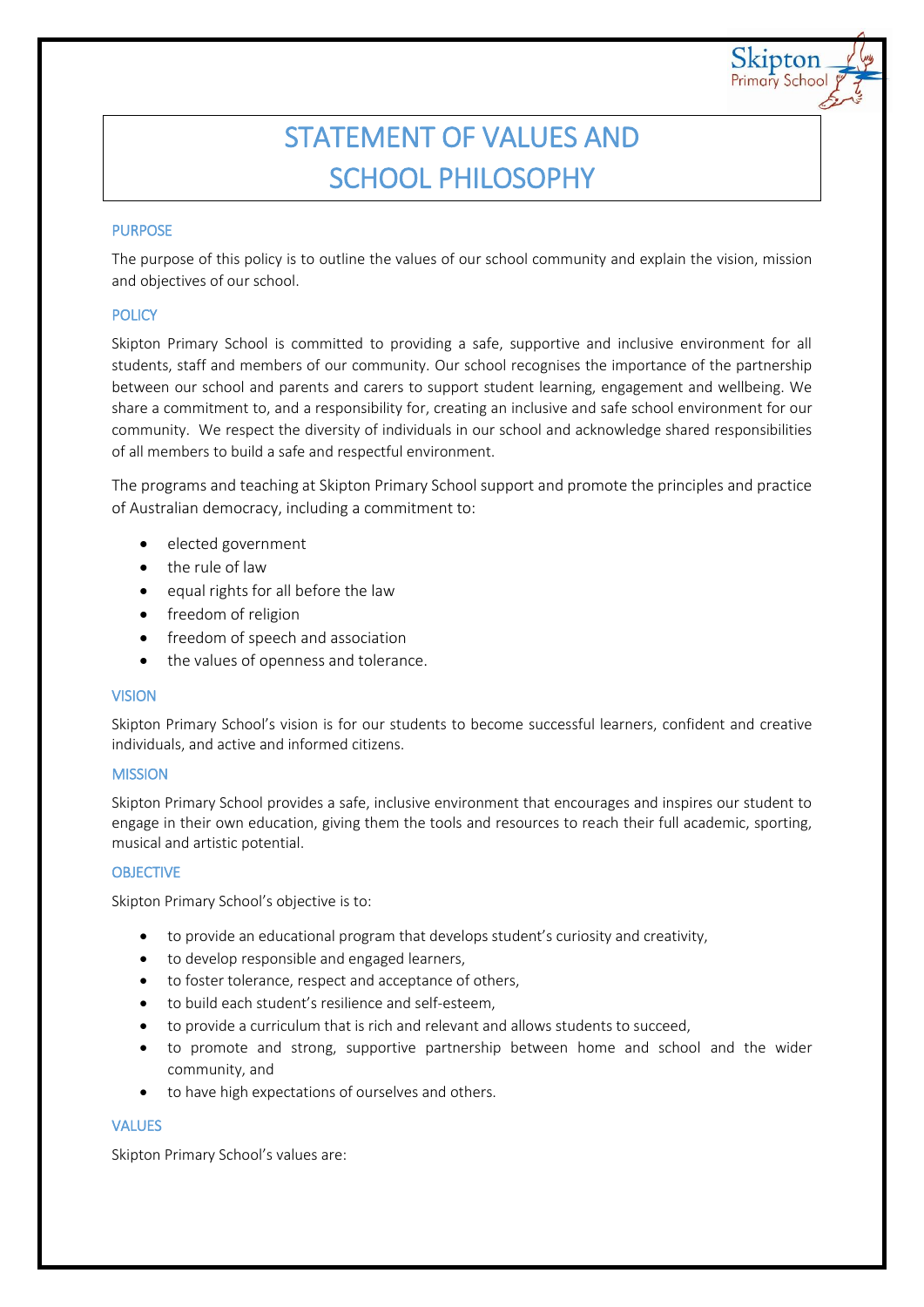

- Lead and Achieve
- Be responsible
- Be respectful and caring
- Be healthy

# BEHAVIOURAL EXPECTATIONS

Skipton Primary School acknowledges that the behaviour of staff, parents, carers and students has an impact on our school community and culture. We acknowledge a shared responsibility to create a positive learning environment for the children and young people at our school.

As principals and school leaders, we will:

- model positive behaviour and effective leadership,
- communicate politely and respectfully with all members of the school community,
- work collaboratively to create a school environment where respectful and safe behaviour is expected of everyone,
- behave in a manner consistent with the standards of our profession and meet core responsibilities to provide safe and inclusive environments,
- plan, implement and monitor arrangements to ensure the care, safety, security and general wellbeing of all students at school,
- identify and support students who are or may be at risk,
- do our best to ensure every child achieves their personal and learning potential,
- work with parents to understand their child's needs and, where necessary, adapt the learning environment accordingly,
- respond appropriately when safe and inclusive behaviour is not demonstrated and implement appropriate interventions and sanctions when required,
- inform parents of the school's communication and complaints procedures, and
- ask any person who is acting in an offensive, intimidating or otherwise inappropriate way to leave the school grounds.

As teachers and non-teaching school staff, we will:

- model positive behaviour to students consistent with the standards of our profession,
- communicate politely and respectfully with all members of the school community,
- proactively engage with parents about student outcomes,
- work with parents to understand the needs of each student and, where necessary, adapt the learning environment accordingly,
- work collaboratively with parents to improve learning and wellbeing outcomes for students with additional needs,
- communicate with the principal and school leaders in the event we anticipate or face any tension or challenging behaviours from parents, and
- treat all members of the school community with respect.

## As parents and carers, we will:

- model positive behaviour to our children,
- communicate politely and respectfully with all members of the school community,
- ensure our child attends school on time, every day the school is open for instruction,
- take an interest in our children's school and learning,
- work with the school to achieve the best outcomes for our children,
- communicate constructively with the school and use expected processes and protocols when raising concerns,
- support school staff to maintain a safe learning environment for all students,